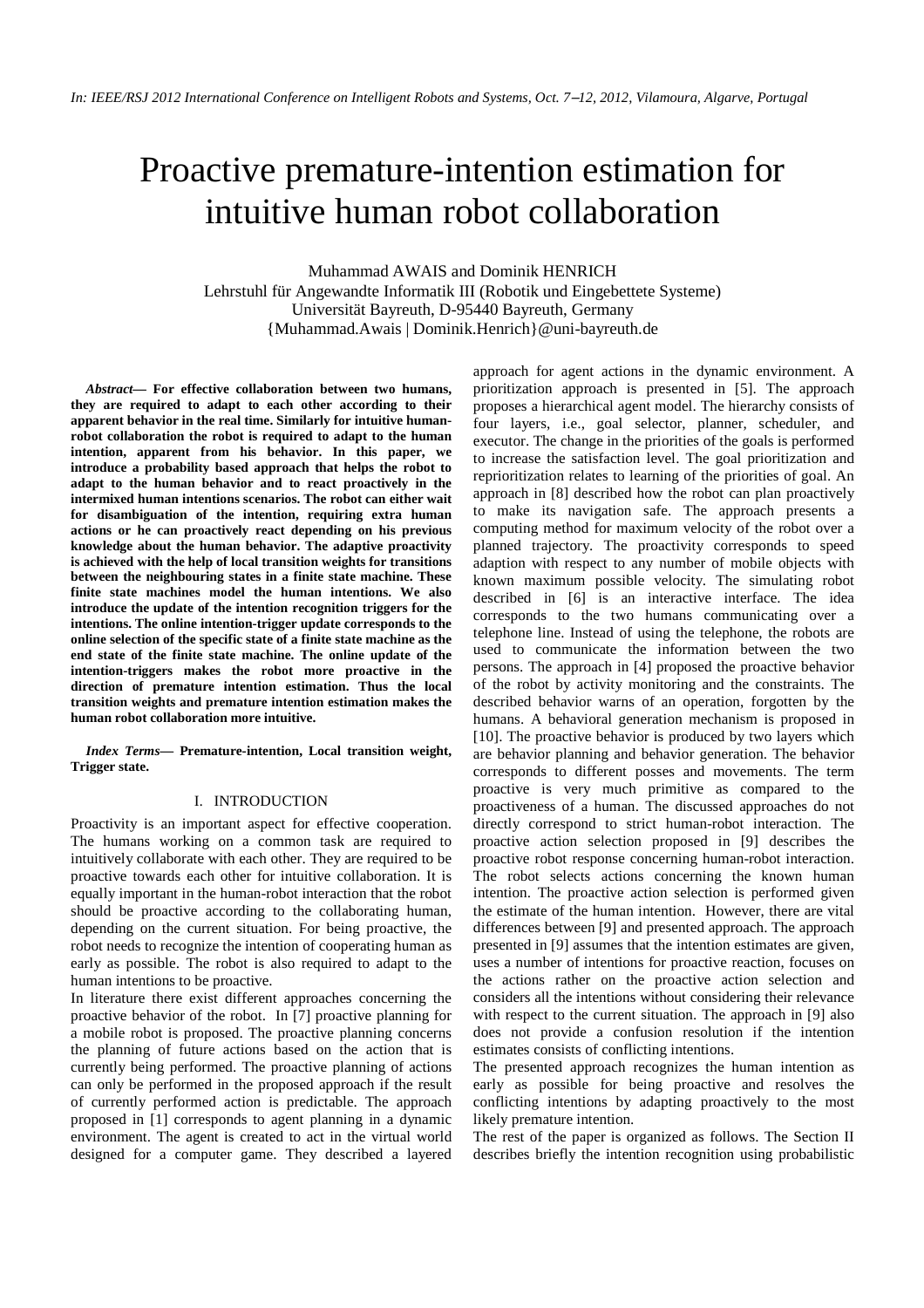state machine [3]. The Section III describes the online trigger (end state) determination of a finite state machine. The local transition weights are discussed in Section IV. The Section V describes the experiments performed and the discussion of the results. We conclude in the Section VI with the comments on the presented approach.

# II. INTENTION RECOGNITION USING STATE MACHINES

Each unique human intention is represented by a distinct Finite State Machine (FSM). A FSM models the action sequence corresponding to a unique human intention. Each FSM carries a probabilistic weight. The weight represents how closely the intention represented by the FSM relates to the currently estimated human intention. If the weight is high then the FSM closely relates to the currently estimated human intention and vice versa. A general FSM is shown below in the Fig. 1. Each action  $a_{ii}$  where  $j = 1, \dots, m$  and  $i = 1, \dots, n$  has a probability value  $P(a_j | S_i)$  at a state  $S_i$ . The probability value  $P(a_j | S_i)$  describes how likely an action  $a_j$  is for the state  $S_i$  of a FSM. The action  $a_{ki}$  represents an action that has highest probability  $P(a_k | S_i)$  for the state  $S_i$  and the state transition only occurs if  $a_{ki}$  occurs as shown in Fig. 1.



Fig 1. Flow of intention recognition algorithm

The general description of a FSM is given below in the Fig. 2. Each  $FSM = \langle Q, \Sigma, , q_0, F, \delta \rangle$  is a tupple that contains a set  $Q = \{S_1, S_2, S_3, \dots, S_n\}$  that represent the number of states in a FSM. The set  $\Sigma = \{a_1, a_2, a_3, ..., a_m\}$  represents the possible actions for a state  $S_i \in Q$ .

$$
FSM = \langle Q, \Sigma, q_o, F, \delta \rangle
$$
  
\n
$$
Q = \{S_1, S_2, S_3, \dots, S_n\}
$$
  
\n
$$
\Sigma = \{a_1, a_2, a_3, \dots, a_m\}
$$
  
\n
$$
\forall S_i \in Q \land \forall a_x \in \Sigma \text{ it holds that } \sum_{x=1}^m p(a_x | S_i) = 1
$$
  
\n
$$
\forall S_i : \exists a_k \in \Sigma : \sum_{j=1, j \neq k}^m a_j \text{ it holds that } [p(a_k | S_i) > p(a_j | S_i)]
$$
  
\n
$$
\delta : Q \times \Sigma \rightarrow Q
$$
  
\n
$$
\delta(S_i, a_j) = S_i \text{ and } \delta(S_i, a_k) = S_{i+1} \quad i = 1, \dots, n
$$
  
\n
$$
q_0 = S_1
$$
  
\n
$$
F = \{S_n\}
$$

Fig 2. General description of a Finite State Machine

The sum of probabilities of all the actions  $\sum_{x=1}^{m}$ *m*  $\sum_{x=1} P(a_x | S_i)$  $(a_{x} | S_{i})$  for a state  $S_i \in Q$  adds up to 1, i.e.

$$
\forall S_i \in Q \land \forall a_x \in \Sigma \text{ it holds that } \sum_{x=1}^{m} P(a_x | S_i) = 1
$$

For each state  $S_i \in Q$  there exists an action  $a_k$  such that the probability of the action  $P(a_k | S_i)$  is greater than all the

other actions 
$$
\bigvee_{j=1, j\neq k}^{m} P(a_j | S_i)
$$
, i.e.

$$
\forall S_i: \exists a_k \in \Sigma: \bigvee_{j=1, j \neq k}^m a_j \text{ it holds that } \Big[ P(a_k \mid S_i) > P(a_j \mid S_i) \Big]
$$

If the action  $a_j$  occurs at a state  $S_i \in Q$  then the transition occurs to the same state, i.e.,  $\delta(S_i, a_i) = S_i$ . If the action  $a_k$  occurs at a state  $S_i \in Q$  then the transition occurs to the next state, i.e.,  $\delta(S_i, a_k) = S_{i+1}$ . The start state and the final state of a FSM are represented by  $q_0 = S_1$  and  $F = \{S_n\}$ respectively.

The general flow of the algorithm for probabilistic intention recognition using state machines is shown below in the Fig. 3. The flow diagram shows that an intention is recognized if the concerned FSM reaches its final state and it has the highest weight as compared to other FSMs.



Fig 3. Flow of intention recognition algorithm

# III. TRIGGER STATE DETERMINATION

Proactive and in time reactions are important for intuitive human-robot interaction. The procedure given in Fig. 4 describes the method for making the reaction as proactive as possible by selecting the earliest possible trigger states of the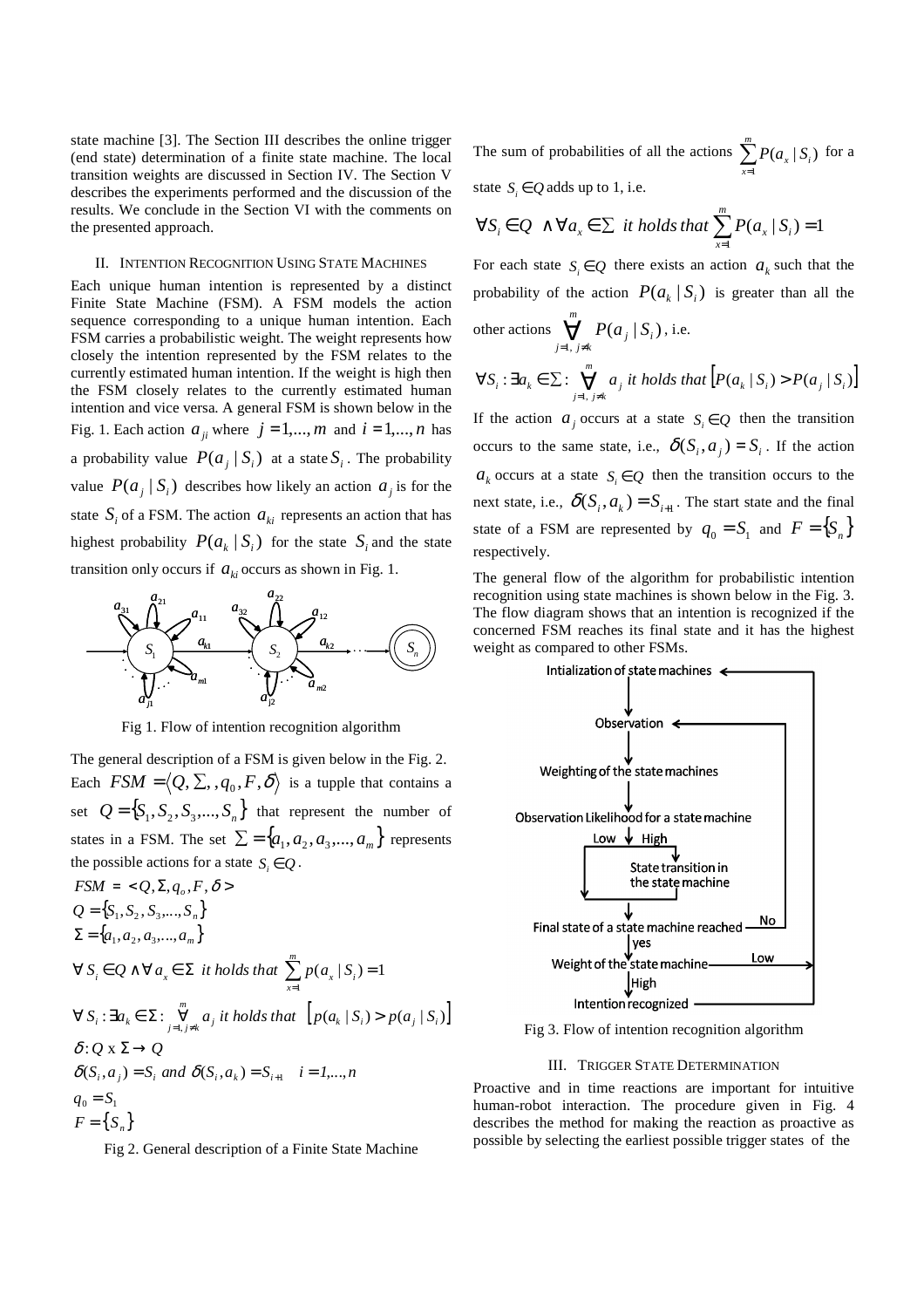40 – **ENDFOR** // *Go* back to step 3. **ENDIF ENDIF** 37 // 3 *break exit loop at step* 36 −  $35 -$ 34 – IF( $FSM_i \notin G_k$ ) 33 - **ENDFOR** // *Go* back to step 27. **ENDIF** 31 - break // exit loop at step 3 30 − 29 − 28 – IF( $FSM_i \in G_k$ ) 27 FOR *all the k Groups* **ENDIF** 25 - break // exit loop at step 3 24 − 23 – IF( $j = FSM_{n+1}.size()$  & &  $j = FSM_{i}.size()$ 22- IF( $j = FSM_{n+1}.size()$  ||  $j = FSM_{i}.size()$ ) 21– **ENDFOR** // Go back to step 4 END IF 19 - break // exit loop at step 4 18 -  $FSM_{n+1}.state: \text{att}(FSM_i.size() - 1).TS = true$  $FSM_i$ .*state.at*( $FSM_i$ .*size*( $)-1$ ).*TS* = *true* **ELSE** 15 ENDIF 14 - break // exit loop at step 4 13 -  $FSM_i.state.at(j).TS = true$ 12 -  $FSM_i$ .state.at( $idx(FSM_i, TS)$ ). $TS = false$ 11 – IF( $j > i dx$ (*FSM*<sub>*i*</sub>.*TS*)) **ENDIF** 9 -  $FSM_{n+1}.state.at(j).TS = true$ **ELSE** 7 − 6 – IF(*Match* (*FSM*<sub>n+1</sub>.state.at(*j*), *FSM*<sub>*i*</sub>.state.at(*j*))) 5 – IF( $j < FSM$ <sub>*i*</sub>  $size()$ ) 4– FOR all the *j* states of  $FSM_{n+1}$ 3– FOR  $FSM_i$  *i* = 1,...,*n* 2− *FSM*<sub>n+1</sub>.startState.TS = true 1− CREATE  $FSM_{n+1}$ : *idx IndexOf* : *TS Trigger State* assign priors to the  $G_{k+1}$ assign  $FSM$ <sub>*i*</sub> and  $FSM$ <sub>n+1</sub> to  $G$ <sub>k+1</sub>  $a$ ssign  $FSM$ <sub>n+1</sub> to Group  $G_k$ 1 *delete FSM n* + *update priors of G k incr j* 40 - ENDFOR  $39 38 37 33 32 31 27 26 25 21 20 19 16 15 14 10 8 6 4-$ Fig 4. Trigger state determination algorithm

*FSM*<sup>*i*</sup>,  $i = 1,...,n$ . The *trigger state* is the end state which means the state that finishes the intention recognition process.

The  $FSM_i$ ,  $i = 1,...,n$  represent the human intentions. The input to the procedure in Fig. 4 consists of all the previous *FSM<sup>i</sup>* and the newly constructed  $FSM_{n+1}$  that may be added to a group of Finite State Machines (*FSMs*). The trigger state of newly constructed *FSMn+1* is updated with respect to all the previously existing *FSM<sup>i</sup>* . The output of the procedure corresponds to the possible new groups of *FSM<sup>s</sup>* and the update of the trigger state of the  $FSM_i$  with in the exiting groups and with out the groups.

In this procedure, the newly constructed  $FSM_{n+1}$  is added by comparing with all the previously existing *FSM<sup>i</sup>* . Initially the start state of  $FSM_{n+1}$  is considered as the trigger state (Line 2). The comparison between  $FSM_{n+1}$  and  $FSM_i$  is performed by comparing the transition conditions of the states of both the  $FSM_s$ , i.e.,  $FSM_{n+1}$  and  $FSM_i$ , in a sequence (Lines 2-20). If the during the comparison of  $FSM_{n+1}$  and  $FSM_i$  (Line 5) the state index *j* of  $FSM_{n+1}$  increases the size of  $FSM_i$  then update of trigger state is performed for *FSMn+1* and *FSM<sup>i</sup>* (Lines 17- 18). If  $FSM_i$  already belongs to a group  $G_k$ , i.e.,  $FSM_s \in G_k$ then  $FSM_{n+1}$  is added to that group (Lines 28-31). The intention prior values of the  $FSM_s$  belonging to the group  $G_k$ are updated. The *intention priors* correspond to the prior probabilities of concerning  $FSM_s \in G_k$ . If  $FSM_i$  does not belong to a group then a new group is created (Lines 34-38). If a mismatch occurs (Line 6) then the trigger state assignment is performed for the  $FSM_{n+1}$  (Line 9). The trigger state of the  $FSM_i$  is also updated if necessary (Lines 11-15). If the state index *j* corresponding to the last successful comparison between  $FSM_i$  and  $FSM_{n+1}$  is greater than the current trigger state index of  $FSM_i$  (Line 11) then the update is performed for the trigger state for *FSM<sup>i</sup>* . Otherwise no update of trigger state is performed for the *FSM<sup>i</sup>* . The trigger state always moves toward the actual end state of *FSM<sup>i</sup>* during the process of comparison. The lines 23-26 corresponds to the situation if  $FSM_{n+1}$  and  $FSM_i$  are same and are of same size then  $FSM_{n+1}$ is removed and procedure exits (Line 25). The lines 22, 27-38 corresponds to the situation if  $FSM_{n+1}$  and  $FSM_i$  are same and one is of bigger in size form the other. The procedure stops if initial part of  $FSM_i$  matches to complete  $FSM_{n+1}$  or vice versa and if there exists a group  $G_k$  such that  $FSM_i \in G_k$  (Line 28) then  $FSM_{n+1}$  is assigned to that group  $G_k$ . Otherwise a new group  $G_{k+1}$  is created and  $FSM_{n+1}$  and  $FSM_i$  are assigned to that group.

The matching of initial part of  $FSM_i$  to  $FSM_{n+1}$  means that the sequence from the start state of *FSM<sup>i</sup>* to some intermediate state of  $FSM_i$  matches to  $FSM_{n+1}$  from the start state to the end state with respect to the state transition conditions. The matching can also occur in the reverse manner, i.e., initial part of *FSMn+1* matches to a complete *FSM<sup>i</sup>* .

A group *G* of *FSM<sup>s</sup>* is only created if there is a *FSM<sup>i</sup>* and  $FSM_{n+1}$  such that they exactly match with each other and one is bigger than the other and already no group exists (Lines 34- 38). In case, if a group already exists then  $FSM_{n+1}$  is simply added to that group (Lines 28-32). If a group is constructed then a common trigger state is nominated for the group that is the actual end state of the smallest *FSM* in the group. If that trigger state is reached then the intention selection in the group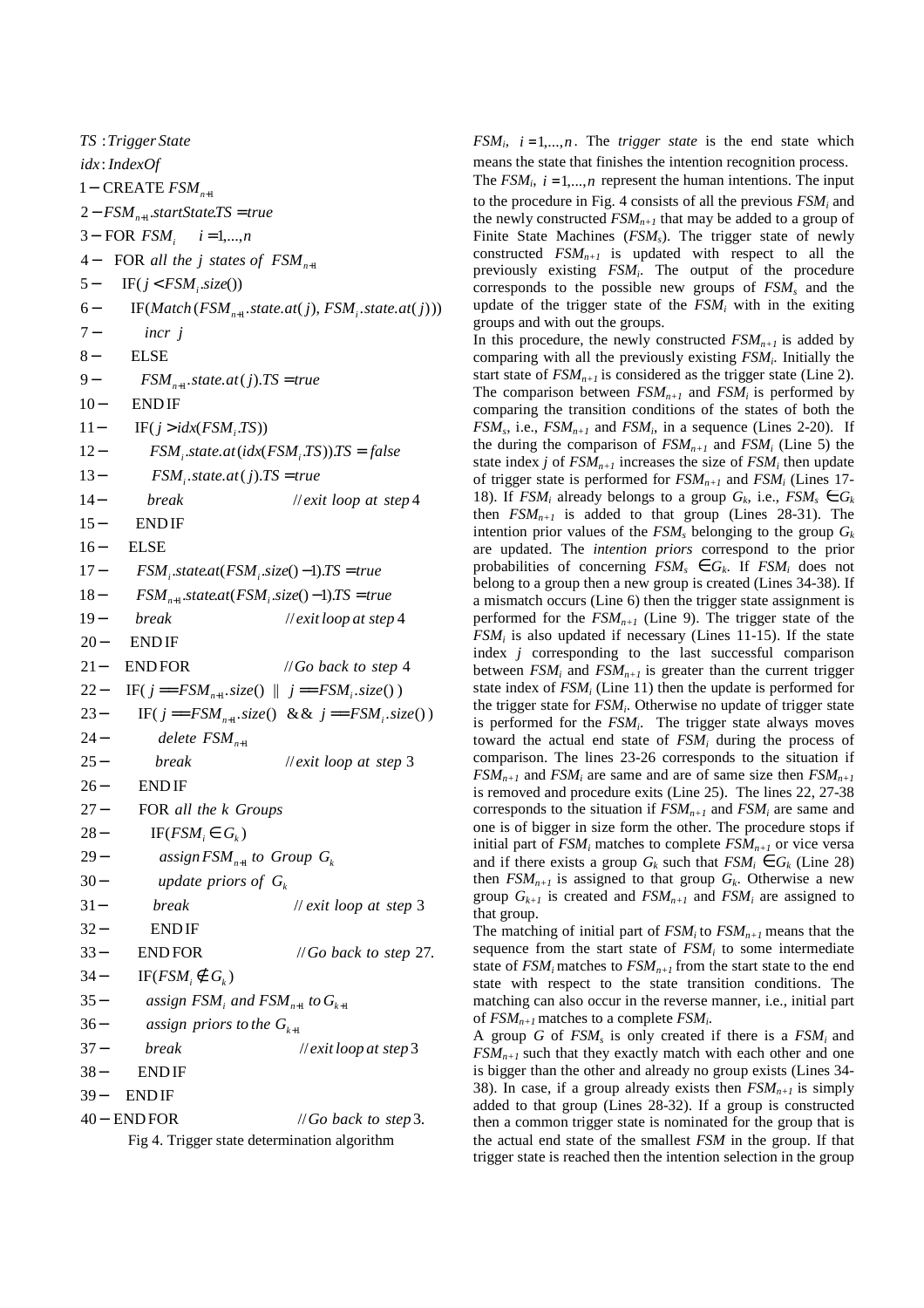is performed depending on the intention priors of the state machines in the group,  $FSM_s \in G_k$ . Initially when the intention priors are uniform (Line 36) then the intention selection is performed randomly and the switch between the different intentions (represented by different  $FSM<sub>s</sub> \in G<sub>k</sub>$ ) in the group is performed by the human interruption.

After an intention is recognized the intention priors are updated accordingly, e.g., if we suppose there are three *FSM<sup>s</sup>* in a group  $G_k$  that initially have the uniform priors of  $1/3$  then if the intention concerning  $SM<sub>1</sub>$  out of three in the group is recognized then the priors will be updates as given in Fig. 5.

$$
SM_{1} = \frac{1}{3}, SM_{2} = \frac{1}{3}, SM_{3} = \frac{1}{3}
$$
  
\n*Updation:*  
\n
$$
SM_{1} = \frac{1}{3} + \frac{1}{3} = \frac{2}{3}
$$
  
\n*Normalization:*  
\n
$$
\frac{2}{3} + \frac{1}{3} + \frac{1}{3} = \frac{4}{3} = 1.3333
$$
  
\n
$$
SM_{1} = \frac{4}{3}/1.3333, SM_{2} = \frac{1}{3}/1.3333, SM_{3} = \frac{1}{3}/1.3333
$$
  
\n
$$
SM_{1} = \frac{1}{2}, SM_{2} = \frac{1}{4}, SM_{3} = \frac{1}{4}
$$

Fig 5. Trigger state determination algorithm

The time complexity of this algorithm is given below where *n* 

*O*(*n*) =  $m \ge x \le n.(m-1)$ 

is the total number of the existing state machines and *m* is the number of the states of the newly constructed state machine  $FSM_{n+1}$ .

The best case occurs if  $FSM_{n+1}$  already exist or it belongs to some already existing group. The normal case involves  $FSM_{n+1}$  that does not belong to any existing group. The worst case occurs if all the state machines *FSM<sup>i</sup>* have the same initial part as the  $FSM_{n+1}$  till the second last state of  $FSM_{n+1}$ .

The Fig. 6 shows the recognition of the intention depending upon the priors of the *FSM<sup>s</sup>* in case if common end state relating to a group is reached.

### IV. ONLINE UPDATE OF LOCAL TRANSITION WEIGHT

The *local transition weights* correspond to the weights assigned to the transition conditions in a *FSM<sup>i</sup>* . It is a step forward towards the granulation of intention weights. The local transition weights help the robot to take the premature intuitive decision for intention recognition.

The local transition weights are calculated for the transition conditions that are common among different *FSM<sup>s</sup>* . Every unique transition condition is given the maximum weight, i.e., 1 that is not common among a group of *FSM<sup>s</sup>* . Here the common transition conditions mean the conditions common with respect to the observation's specification and the state's place, i.e., the states are equally apart from the start state and the previous transition conditions, if exist, are the same. These *FSMs* are grouped together based on the common conditions. The group *FSM<sup>s</sup>* is not the same as described earlier in Fig. 4 (Lines 28-39). The characteristics of common and unique

transition conditions are explained through the Fig. 7. In the Fig. 7  $a_i$ ,  $b_i$  and  $c_i$  represent the transition conditions.



Fig 6. Updated Flow of Intention recognition algorithm

For example the observation of a specific change in distance between the objects may lead to a specific pattern (intention) in the human's mind.



Fig 7.  $SM<sub>1</sub>$  and  $SM<sub>2</sub>$  representing the common transition conditions

The unique transition conditions  $a_1$ ,  $a_2$ ,  $b_1$ ,  $b_4$ ,  $c_1$ ,  $c_3$ ,  $c_4$  get the weight of 1 and the transition condition  $b_2$ ,  $b_3$  get initially the uniformly distributed weights among the common transition condition, i.e., 0.5. The weights of  $b_2$  and  $b_3$  are updated with the recognition of the intention represented by the *FSM<sup>s</sup>* relating to  $b_2$  and  $b_3$ .

At the construction time of the *FSM* different probabilities are assigned to a transition condition between the neighbouring states. The transition condition that is highly likely to occur at the state and leads to the next state gets the highest transition probability. This highest probability is used as a threshold for the state transition from the state to the next state.

In case if there exist more than one equally highly likely transition conditions then these transition conditions are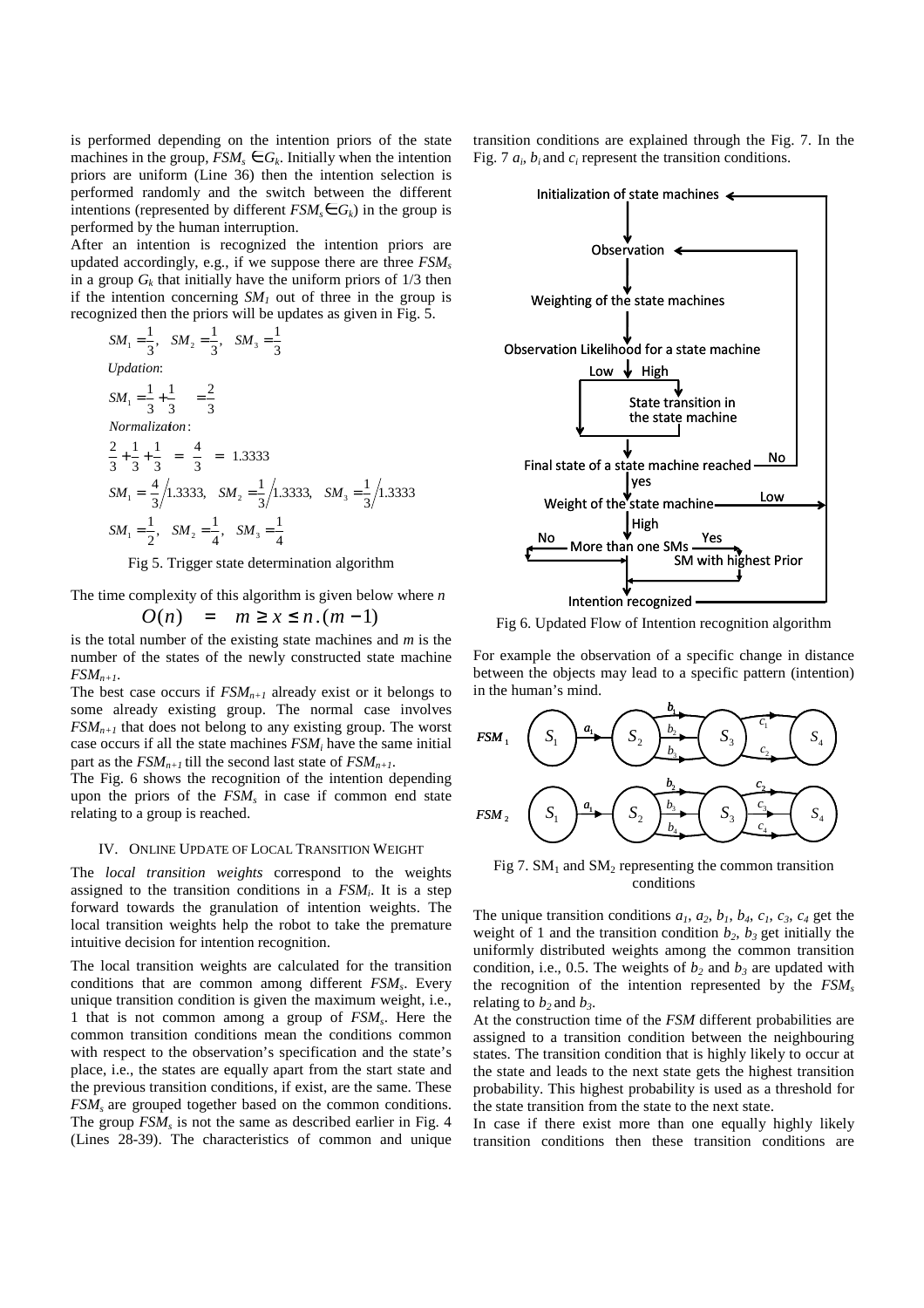equally assigned high transition probability, i.e., if any of these observations occur then the state transition occurs.

There may be the case as shown for  $FSM_1$  and  $FSM_2$  in the Fig. 7 that some of the highly likely transition conditions are common among different *FSM<sup>s</sup>* . These common transition conditions among the *FSM<sup>s</sup>* , in a group, are initially assigned the uniform local transition weights. The update of the weights is performed by the addition of 1/|*FSM<sup>s</sup>* | to the weight of transition condition that belongs to the *FSM* representing the recognized intention and then doing the normalization as shown in Fig. 5. The |*FSM*| represent the number of *FSM<sup>s</sup>* having the common transition condition in a group.

Since for a transition to occur between the states the observed transition condition should have the transition value greater or equal to the threshold value. The common transition condition that was earlier unique and had the maximum local transition weight and had the maximum observation probability could trigger the transition. However, as a common transition condition the local transition weight is reduced to 1/*| FSM<sup>s</sup>* |. Thus the assigned maximum transition probability of the common observation, multiplied by the local transition weight can not trigger the transition to the next state. It will take very long that the weight of the common transition is updated very near to one and the weight of the other related common transition observations near to zero. Then that common transition condition with updated weight near to 1, multiplied by the transition probability may cause the transition.

For the purpose of the faster increment in the update of transition condition's weight an adaption factor *θ* is introduced. That is also multiplied by the local transition weight and transition probability to calculate the transition value. The adaption factor  $\theta$  may be changed in order to adjust the adaption rate. The adaption factor used for different no of *FSM<sup>s</sup>* is given below

$$
FSM = 2
$$
  
\n
$$
FSM > 3
$$
  
\n
$$
\theta = \frac{|SM|}{2}, \frac{|SM|}{3}, \frac{|SM|}{4}, \dots
$$

The local transition weights are further explained by an example using two *FSM<sup>s</sup> .* These two *FSM<sup>s</sup>* have one common transition condition as shown in the Fig. 8 given below



Fig 8. *FSM<sup>s</sup>* with common transition condition

There exist three transition conditions  $a_1$ ,  $a_2$ , and  $a_3$  in  $FSM_1$ .  $FSM<sub>2</sub>$  has transition conditions  $a<sub>2</sub>$ ,  $a<sub>4</sub>$ , and  $a<sub>5</sub>$  for the states  $S<sub>n</sub>$  to  $S_{n+1}$ . The transition condition  $a_2$  is common among the  $FSM_s$ . Therefore, initially the transition condition  $a_2$  in both the  $FSM_s$ get the uniform local intention weight, i.e., 0.5 and all the other transition condition get the highest weight, i.e., 1. Now

whenever the observation of  $a_1$ ,  $a_3$ ,  $a_4$ ,  $a_5$  occurs then a transition occurs from the state  $S_n$  to  $S_{n+1}$ .

As the observations that are highly likely for a state are given the high observation probability for that state. Therefore the transition condition  $a_1, a_2, a_3, a_4, a_5$  have the highest transition probability. The adaption factor for all the unique transition conditions is 1. Therefore calculating the transition value for the transition condition  $a_1$ ,  $a_3$ ,  $a_4$ ,  $a_5$  will give the value equal to the transition threshold for the concerned states. The transition threshold is equal to the highest transition probability between the consecutive states. The transition due to a transition condition only occurs if the calculated transition value for that transition condition is greater or equal to the transition threshold for the state. In case of transition condition  $a_2$ , no state transition will occur in both the state machines *FSM<sup>s</sup>* .

Although the transition probability initially assigned to  $a_2$  in both the *FSM<sup>s</sup>* is equal to the threshold value. But the local transition weight is 0.5 and the adaption factor is 1.3. Thus the calculated transition value will be less than the transition threshold value as shown below

- $= 0.5 \times transition$  *value* $\times 1.3$
- $= 0.65 \times transition$ <sub>*value*</sub>
- < threshold \_value

If the human performs an action and the observation relates to one of the unique transition condition of a *FSM* then the local transition weights of all the common transition conditions are increased for concerned *FSM* and for the other *FSM<sup>s</sup>* are decreased.

$$
s_1 = SM_{1:a2} \t s_2 = SM_{2:a2} \t \theta = adaptation factor = 1.3
$$
  
Transition \_ value =  $\pi$   
Step 1:  
Update  

$$
s_1 = 0.5 + 0.5, \t s_2 = 0.5
$$

$$
T = \sum_{i=1}^{3} s_i = 1 + 0.5 = 1.5
$$

*Normalization*

$$
s_1 = \frac{s_1}{T} = 0.66667
$$
  

$$
s_2 = \frac{s_2}{T} = 0.33333
$$

 $\theta \times \arg \max(s_1, s_2) = 1.3 \times 0.66667 = 0.86667 \times \pi < \pi$ Step 2:

*Updation*

$$
s_1 = 0.66667 + 0.5, \t s_2 = 0.33333
$$

$$
T = \sum_{i=1}^{2} s_i = 1.667 + 0.33333 = 1.5
$$

*Normalization*

$$
s_1 = \frac{s_1}{T} = 0.77780
$$
  
\n
$$
s_2 = \frac{s_2}{T} = 0.22222
$$
  
\n
$$
\theta \times \arg \max(s_1, s_2) = 1.3 \times 0.77780 = 1.0111 \times \pi \ge \pi
$$

Fig 9. Update and Normalization of local transition weights for common transition conditions using the adaption factor *θ*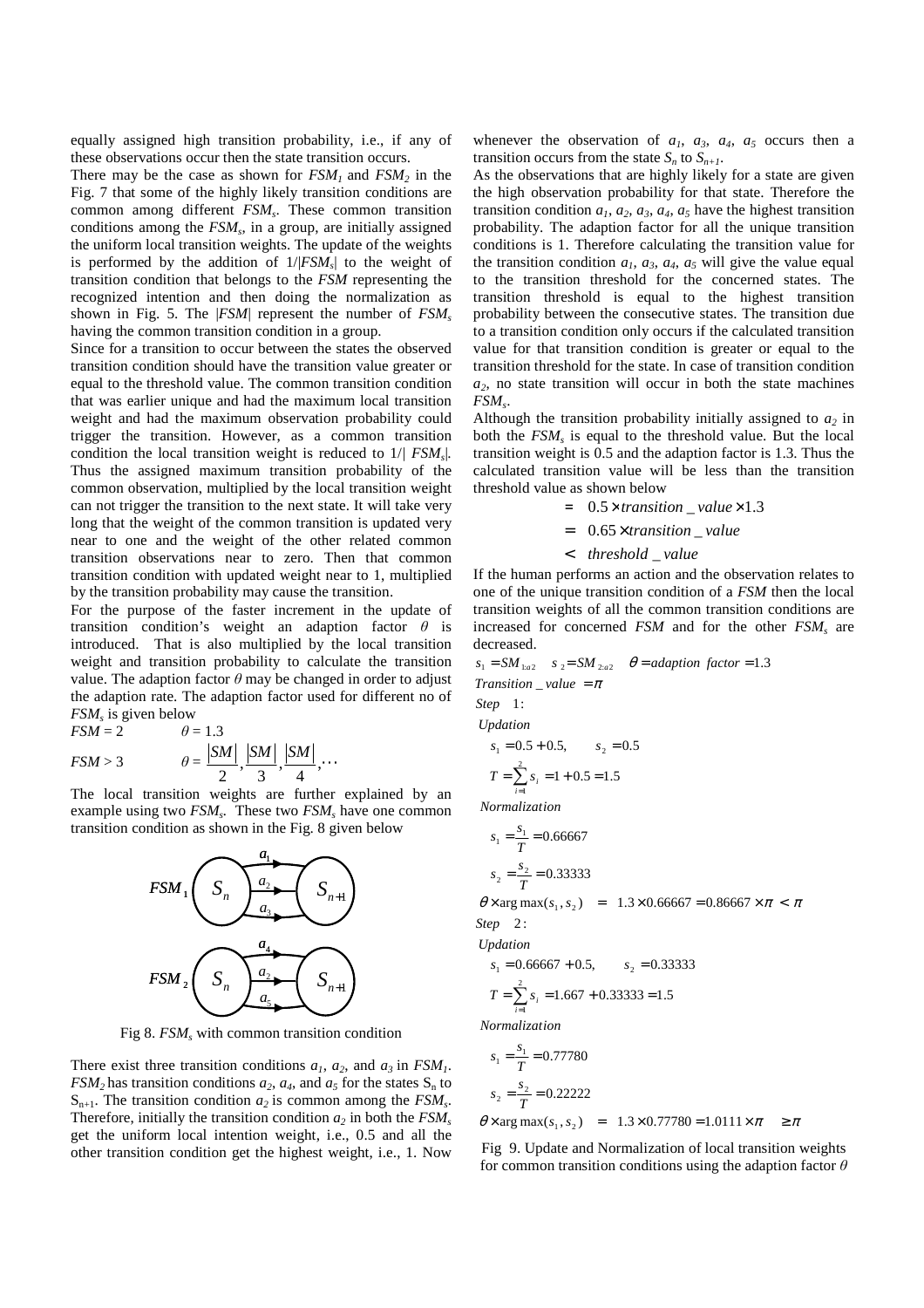*n* **Number** of  $FSM<sub>s</sub>$  with common condition  $m_i$  Local transition weight  $i = 1, 2, 3, \dots, n$ . *i*

**Initially**  $m_i =$ *n*

Step 1:

Weight update  
\n
$$
m_1 = \frac{1}{n} + \frac{1}{n} = \frac{2}{n}
$$
\nNormalization

\n
$$
\sum_{i=1}^{n} m_i = \frac{2}{n} + (n-1) \times \frac{1}{n} = \frac{n+1}{n}
$$
\n
$$
m_1 = \frac{2}{n+1}, m_2 = \frac{1}{n+1}, m_3 = \frac{1}{n+1}, \dots, m_n = \frac{1}{n+1}
$$
\nThen 21

Step 2:

Weight updation

 $(n+1)$ 1  $3n + 1$ 1  $n_1 = \frac{2}{n+1} + \frac{1}{n} = \frac{3n+1}{n(n+1)}$  $=\frac{2}{n+1} + \frac{1}{n} = \frac{3n+1}{n(n+1)}$ *n*  $m_1 = \frac{2}{n+1} + \frac{1}{n}$ 

Normalization

$$
\sum_{i=1}^{n} m_i = \frac{3n+1}{n(n+1)} + (n-1) \times \frac{1}{n+1} = \frac{n+1}{n}
$$
  
\n
$$
m_1 = \frac{3n+1}{(n+1)^2}, m_2 = \frac{n}{(n+1)^2}, \dots, m_n = \frac{n}{(n+1)^2}
$$

Step 3:

1  $4n^2 + 3n + 1$  $\frac{3n+1}{n+1^2} + \frac{1}{n} = \frac{4n^2 + 3n}{n(n+1)^2}$ Weight updation 2  $\frac{n+1}{(n+1)^2} + \frac{1}{n} = \frac{4n^2 + 3n + 1}{n(n+1)^2}$  $=\frac{3n+1}{(n+1)^2} + \frac{1}{n} = \frac{4n^2}{n(n+1)}$  $n^2 + 3n$  $m_1 = \frac{3n}{2}$ 

$$
m_1 = (n+1)^2
$$
  $n = n(n+1)$ 

Normalization

$$
\sum_{i=1}^{n} m_i = \frac{4n^2 + 3n + 1}{n(n+1)^2} + (n-1) \times \frac{n}{(n+1)^2}
$$

$$
= \frac{n^3 + 3n^2 + 3n + 1}{n(n+1)^2}
$$

$$
m_1 = \frac{4n^2 + 3n + 1}{n^3 + 3n^2 + 3n + 1}
$$

$$
m_2 = \frac{n^2}{n^3 + 3n^2 + 3n + 1}, \dots, m_n = \frac{n^2}{n^3 + 3n^2 + 3n + 1}
$$

Step  $4:$ 

$$
m_1 = \frac{5n^3 + 6n^2 + 4n + 1}{n^4 + 4n^3 + 6n^2 + 4n + 1}
$$
  

$$
m_2...m_n = \frac{n^3}{n^4 + 4n^3 + 6n^2 + 4n + 1}
$$

Step  $5:$ 

$$
m_1 = \frac{6n^4 + 10n^3 + 10n^2 + 5n + 1}{n^5 + 5n^4 + 10n^3 + 10n^2 + 5n + 1}
$$
  
\n
$$
m_2...m_n = \frac{n^4}{n^5 + 5n^4 + 10n^3 + 10n^2 + 5n + 1}
$$

Step 6:

$$
m_1 = \frac{7n^5 + 15n^4 + 20n^3 + 15n^2 + 6n + 1}{n^6 + 6n^5 + 15n^4 + 20n^3 + 15n^2 + 6n + 1}
$$
  
\n
$$
m_2, ..., m_n = \frac{n^5}{n^6 + 6n^5 + 15n^4 + 20n^3 + 15n^2 + 6n + 1}
$$
  
\n
$$
\vdots
$$

Figure 10: Calculated Local Transition weights

Now if a unique observation relating  $FSM<sub>1</sub>$  at state  $S<sub>n</sub>$  occurs and intention regarding *FSM1* is recognized then the local transition weight of  $a_2$  in  $FSM<sub>1</sub>$  is increased and local intention weight of  $a_2$  in  $SM_2$  is decreased. The update is performed by the addition of  $1/|FSM_s|$ , i.e., the average value of the numbers of *FSM<sup>s</sup>* having the common transition condition.

In the above described example there are two *FSM<sup>s</sup>* having one common transition condition. The maximum local transition weight is multiplied with the adaption factor to calculate the transition value as shown in Fig. 9.

As the intention related  $FSM<sub>1</sub>$  is recognized thus the local intention weight of  $a_2$  is increased by 0.5. The adaption factor *θ* increases the local transition weight to the extent that a common transition condition in a specific *SM* is triggered as shown in the calculation, given in Fig. 9.

For that intention to be recognized the human produces the unique transition condition relating to the concerned *SM*. The common transition condition causes the transition between the states for a specific *FSM* that represent the recognized human intention.

If  $\theta$  is selected as  $|FSM|/2$  then the adaption rate for a common transition condition  $a_{ij}$  (at i<sup>th</sup> state of j<sup>th</sup> finite state machine) of *FSM<sub>j</sub>* becomes 2 for  $|FSM| > 3$ . The adaption rate of 2 means that if an intention represented by *FSMj* is recognized 2 times consecutively with respect to other *FSMs* in a group having the common transition conditions. Then the local transition weight of  $a_{ij}$  of  $FSM_j$  is increased and the weights of other related common transition conditions in the group *FSM<sup>s</sup>* are decreased. The two times consecutive increments of local transition weight of  $a_{ij}$  and the scaling performed with  $|FSM_s|/2$  causes the state transition due to  $a_{ij}$  for  $|FSM_s| > 3$ . If  $|FSM_s| \leq 3$  then three times consecutive increments in the local transition weight of  $a_{ij}$  is required to trigger the  $a_{ij}$  state transition. Similarly, if  $\theta = |FSM_s|/3$  then the specific increment in the local transition weight requires 3 steps for  $|FSM_s| > 7$ . In case if  $5 \le |FSM_s| \le 7$  then 4 steps are required. The Table-1 given below describes the number of steps required with respect to the |*FSM<sup>s</sup>* | and *θ*.

|             | No of Steps | SM       |
|-------------|-------------|----------|
| $ FSM_s /2$ |             | $>$ 3    |
| $FSM_s$ //2 |             | $=$ 3    |
| $FSM_s$ //3 |             | > 7      |
| $FSM_s$ //3 |             | $\geq 5$ |
| $FSM_s$ //3 |             | $\geq$ 3 |
| $FSM_s$ //4 |             | >11      |
| $FSM_s$ //4 |             | $\geq 8$ |
| $ FSM_s /4$ |             | > 6      |
|             |             |          |
|             |             |          |

Table-1: Description of *θ* with respect to |*FSM*| and no of steps

The local transition weights are calculated in terms of  $1/|FSM_s|$  as shown in the Fig. 10. The calculation is so performed that the local transition weight  $m<sub>l</sub>$  is increased at each step by  $1/n = 1/|FSM_s|$ . At each step  $m_l$  is updated (increased by  $1/n$ ) and then normalized. The six step update and normalization is performed for *m<sup>n</sup>* local transition weights in Fig. 10. Thus *m1* increases and *m2...n* decrease. Therefore it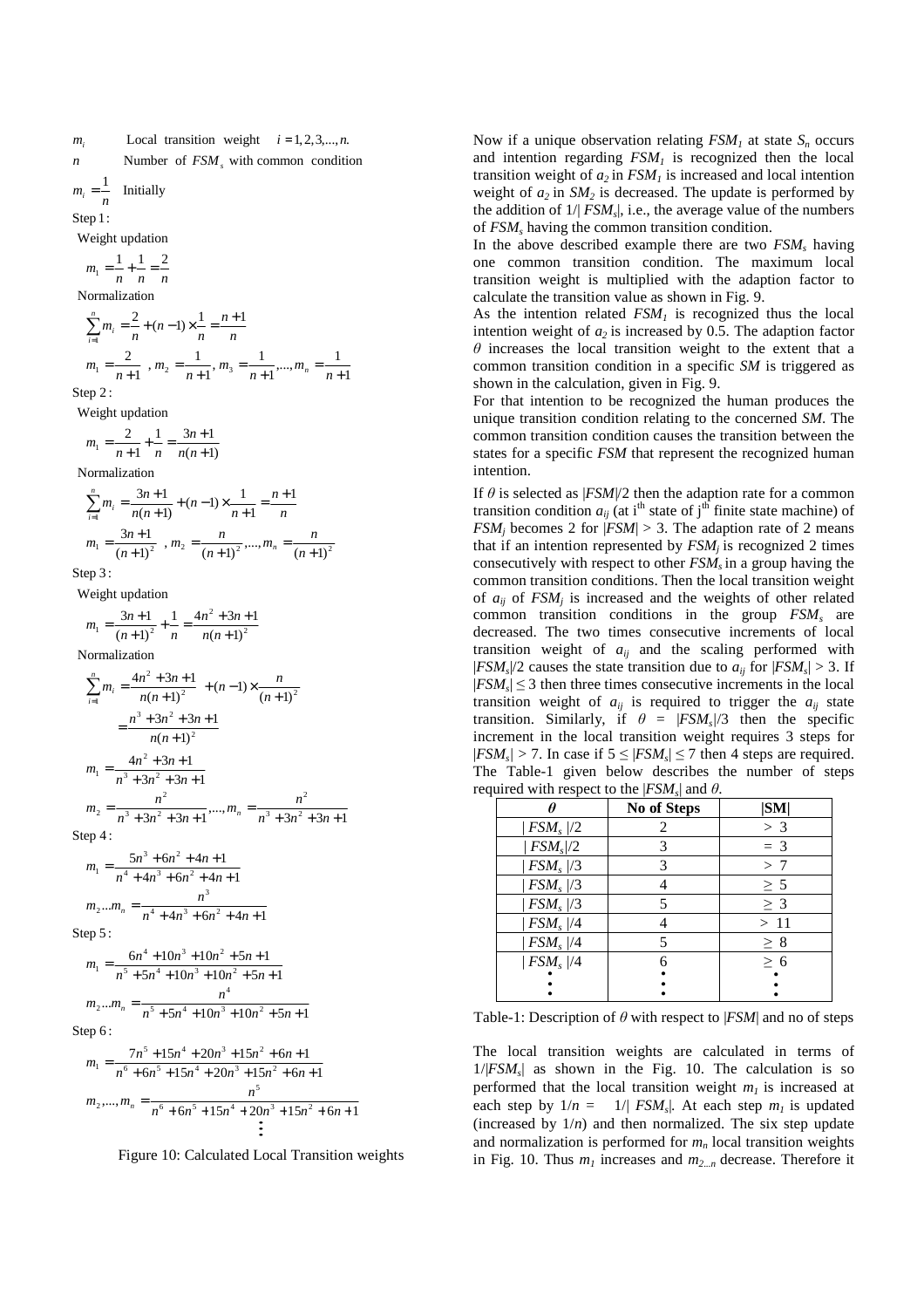can be easily checked by multiplying the  $\theta$  with  $m_l$  at different steps that how many consecutive steps (weight increments) are required for increment of  $m<sub>1</sub>$  such that  $m<sub>1</sub>$  can cause state transition, e.g., if we take  $\theta = |SM|/2$  and  $|SM|=3$   $m_1$  can cause state transition, results are shown in the Fig. 11.

It is also mentioned above in the Table-1 row 2 that at step 3 the local transition weight (updated and normalized) multiplied by  $\theta$  causes the state transition. That value multiplied with the transition probability  $(a_i)$  will not decrease the calculated transition threshold value and will cause the state transition.

$$
n = |FSM_{s}| = 3
$$
  
\nStep 1:  $m_1 = \frac{2}{n+1} \times \frac{n}{2} = \frac{2}{4} \times 1.5 = 0.75 < 1$   
\nStep 2:  $m_1 = \frac{3n+1}{(n+1)^2} \times \frac{n}{2} = \frac{3 \times 3 + 1}{(3+1)^2} \times 1.5 = 0.93750 < 1$   
\nStep 3:  $m_1 = \frac{4n^2 + 3n + 1}{n^3 + 3n^2 + 3n + 1} \times \frac{n}{2} = \frac{36+9+1}{64} \times 1.5$   
\n= 1.0781 > 1

Fig 11.Consecutive increment of a local transition weight

# V. EXPERIMENTS

The experiments have been performed with a robotic arm of 6 degrees of freedom. The human and the robot interact in a human-robot interaction workspace shown in Fig. 12. The work space consists of a table with objects and buttons on the table along with the robotic arm. The video data is captured with an over head FireWire digital camera with the frame size of 640 x 480. The camera provides video data at the speed of 30 frames / sec. Human-robot interaction and image analysis is implemented using C++. The robot reactions are realized using the V++ for the robotic arm. The robot is communicated the cooperative instructions using the TCP/IP connection for assigning different operation, e.g., pick, place and move to a certain location, etc. Common Skin detection, Edge detection algorithms and Fourier descriptors are used for the image analysis.



Figure 12: Human-robot interaction workspace

The buttons on the table include Stop (S), Learn (L), Pause (PA), Play (PL), and Reset (R) as shown in Figs 12, 13, 14, and 15. These buttons are used by the human to interface with the robot while human-robot interaction. If the human wants to teach the robot about his intention then the human puts the hand on the L button. Afterwards the human perform the

intended task. The S button is used by the human if the human wants to stop the robot from performing a task and undo the current robot action. The robot temporarily stops its activity if the PA button is used. If the PL button is used then the robot starts recognizing the known intentions and after recognizing an intention the robot reacts accordingly. The R button is used to remove all the known intentions that are stored as *FSM<sup>s</sup>* .



Fig 13. Intention for placing the boxes in a square pattern

The perception of human intention is performed based on the Case 3 discussed in [2], i.e., the human actions and intention is recognized from the scene changes occurred due to the human action. For performing the experiment regarding the arrangements of objects on the table, different human intentions are taught to the robot [2]. The two taught human intentions are shown in the Fig. 13 and 14.



Fig 14. Intention for placing the boxes in longitudinal pattern

The Fig. 15 shows the similarity of the situation (ellipse) for which the robot needs to decide for premature action selection. First the intentions relating to Fig. 13 and 14 are taught to the robot.



Figure 15: Human robot interaction workspace